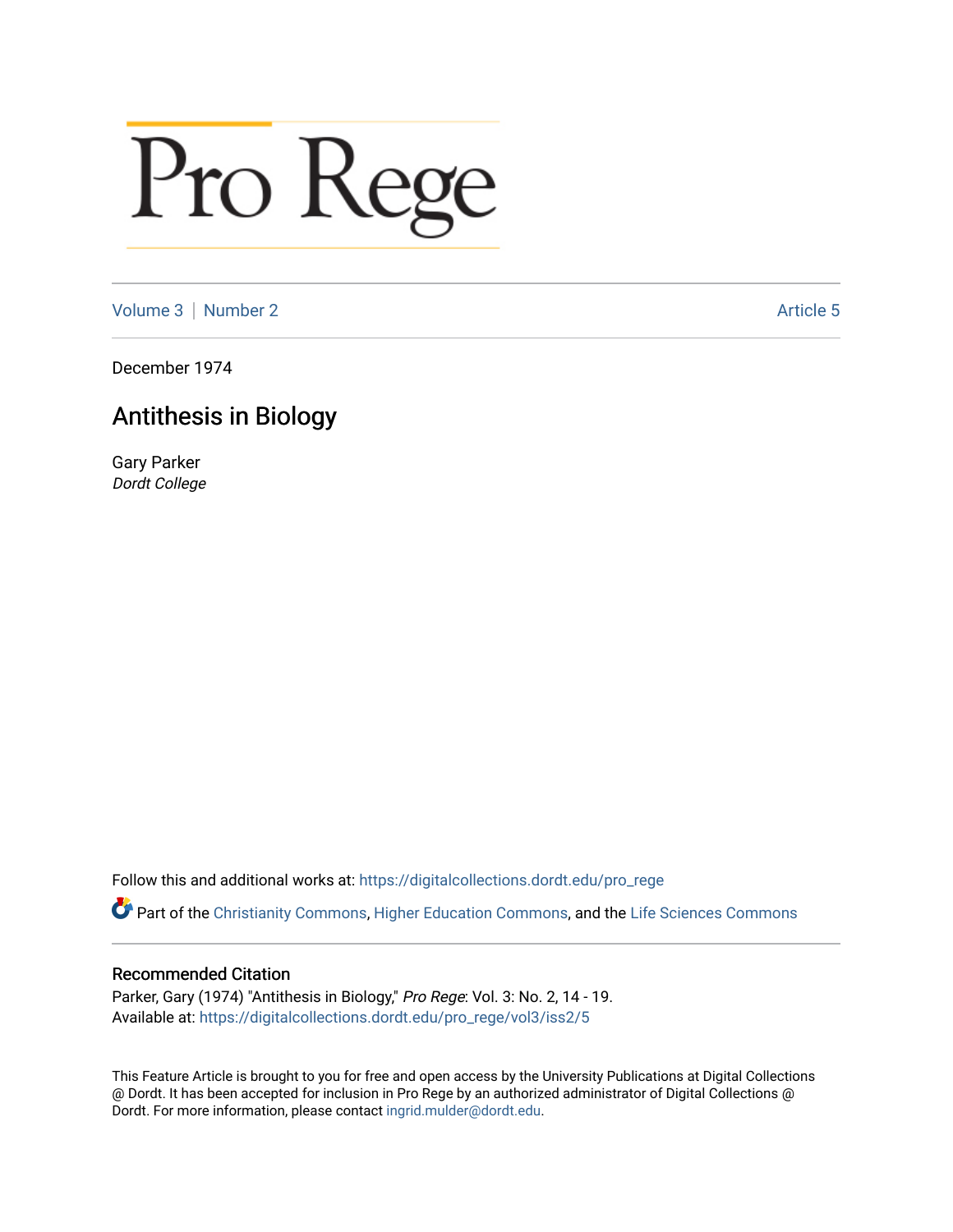## **Antithesis in Biology**



by Gary Parker Associate Professor of Biology

Dr. Parker received his  $M.S.$ pom Ball State University in 1965 nd just recently received his d.D. in Biology and Geology from hat institution. Dr. Parker is member of Phi Beta Kappa and ecently completed a *L*1-month enure on a National Science oundation Science Faculty Fel- $\omega shi\nu$ .

In Psalm 19, we read that "the heavens declare the glory of God and the firmament proclaims his handiwork." This passage, along with others, such as Romans 1, point out that the created order testifies clearly to God's creating and upholding power. In my college days, before I became more than a nominal Christian, I used to believe just the opposite, i.e., that God had so cleverly disguised Himself in Nature that one could easily see only natural law and miss seeing God altogether. With my "pick and choose" attitude toward Scripture, I even imagined that Jesus' refusal to jump from the temple and His frequent admonitions to healed persons to tell no one of His power were further evidence of God's desire for disguise-or of His desire that people should come to Him in spite of the fact that the world appeared to run just as well without Him. Scripture's own teaching, however, is quite the contrary, namely that the created

order testifies so clearly to God's eternal power and deity that men (in their unbelief) must suppress the truth concerning His existence, and are without excuse before Him.

Such a doctrine ought to make an enormous difference in our science. Natural science, generally speaking, is the continuing search to discover and to express patterns of order and relationship in nature, and biology is the search for order within and among living things.

All scientists believe that nature is orderly. There are two kinds of order, internally determined order and externally determined order. The structure of ice, for example, is internally determined, since even the most intricate and highly "designed" snowflake is a result of the hydrogen bonding properties of water molecules, i.e., the result of molecules doing what comes naturally for them under certain conditions. The structure of the faces on Mt. Rushmore, however, is externally determined, because it is the result of sculptors "imposing their will" upon the rock surface without special regard for the patterns that weathering and erosion would naturally produce on those rocks.

For most people, only the first kind of order, the internally determined, is possible in nature apart from man's influence, since for most people there is nothing external to nature that could order matter after its own will in some distinctive manner. Christians, however, ought not to make such a mistake. We know that God transcends nature, and we should know from Scripture that God intends to reveal (not conceal, as I once thought) His presence in the things that have been made. As Christians, then, we have reason to expect examples of externally determined order in nature, examples as clearly testifying to God's creative power as the faces on Mt. Rushmore testify of man's creative skills.

There are, of course, also examples of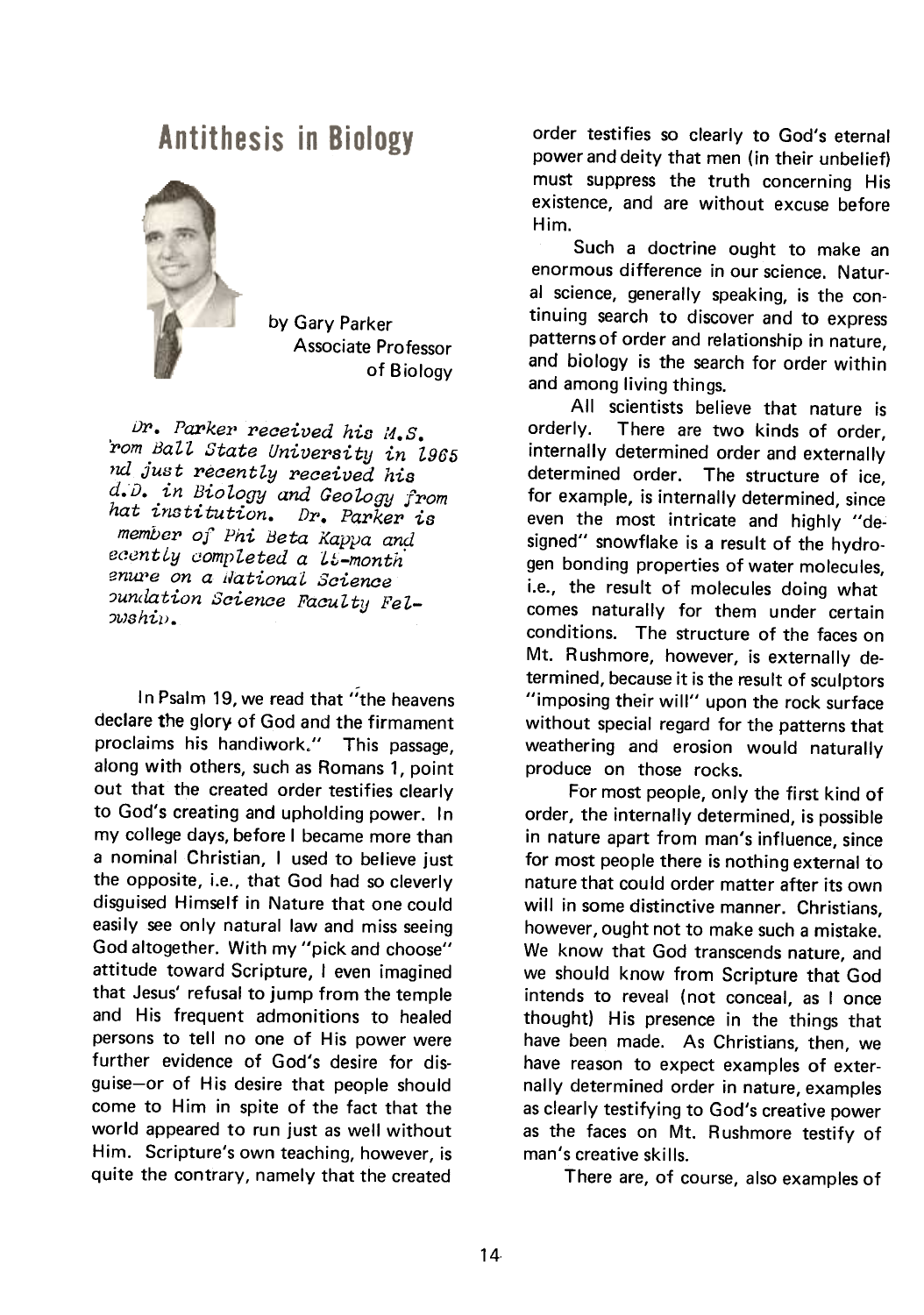internally determined order in nature, and these reflect God's sustaining or providential presence, i.e., His use of the "natural" properties with which He endowed matter and living things. For example, God enables His living creatures to multiply after their kinds. Given the structure of living systems, reproduction "naturally" follows, and the technical description of the reproductive process by Christian vs. non-Christian scientists will differ little. The Christian will acknowledge God as directing the reproductive process in a marvelous way, but the non-Christian will tend to ignore God entirely or identify Him with natural law in some deistic or pantheistic manner.

Some ordered systems in nature, however, cannot be mistaken for the products of natural process. They are clearly not determined by, nor reducible to, the properties of the parts of the system, as natural scientists presently understand them. Such systems may be called "artistic," since their patterns of order imply the work of an "artist." An artist, for example, can arrange colored stones in mosaic patterns which could not be produced by natural interactions among the stones themselves; similarly, the gene sets of living organisms seem to be arranged in "mosaic" patterns that natural interactions among the genes could not produce. Such a pattern of order in nature might be called a "created pattern," because its externally determined order so clearly implies the work of the Creator.

The antithesis in biology, then, concerns even the structure of natural reality itself. For the secular scientist, all higher levels of order are derived from, and ultimately reducible to, physico-chemical interactions. For the Christian, several levels and kinds of order are possible, and systems at each level have distinctive patterns of order derived not from the properties of the parts of a system, but only from a plan in the mind of its Creator.

It is completely impossible for the secular scientist to recognize patterns of relationships, as being created, since his wholehearted faith commitment absolutely forbids him to recognize anything outside nature itself. He sees the data implying created order, of course, but invariably he refers to such data as "remarkable," "enigmatic," "paradoxical," or "anomalous," and often states-quite consistently in terms of his presuppositions-his belief that future research will undoubtedly show how such data can be interpreted in purely naturalistic, physico-chemical terms. Although the Christian scientist must certainly work with the many internally determined systems of order in nature, he can make truly unique contributions to his field by uncovering and articulating those created patterns of relationships which his secular colleague is not looking for and could never recognize. Discovering and expressing such created patterns of order would serve not only to glorify God but also to provide a better framework tor scientific prediction and integration, since the elements of God's world really cohere only in Christ.

Let us now examine three areas in biology where the data suggest created patterns of relationships, one example each from the molecular, organismic, and ecological levels of organization.

The relentless probing of scientists into the workings of living cells has yielded, mostly in the last two decades, an awesome treasure of knowledge about the molecular organization of living systems. It is now clear that all life on earth is based on a working relationship between DNA and protein molecules. DNA is the vaunted molecule of heredity which encodes genetic information and transfers it from one generation to the next, while proteins are the molecules serving in diverse capacities as enzymes, hormones, muscle fibers, structural elements, etc., to produce the traits encoded in DNA. Some viruses, the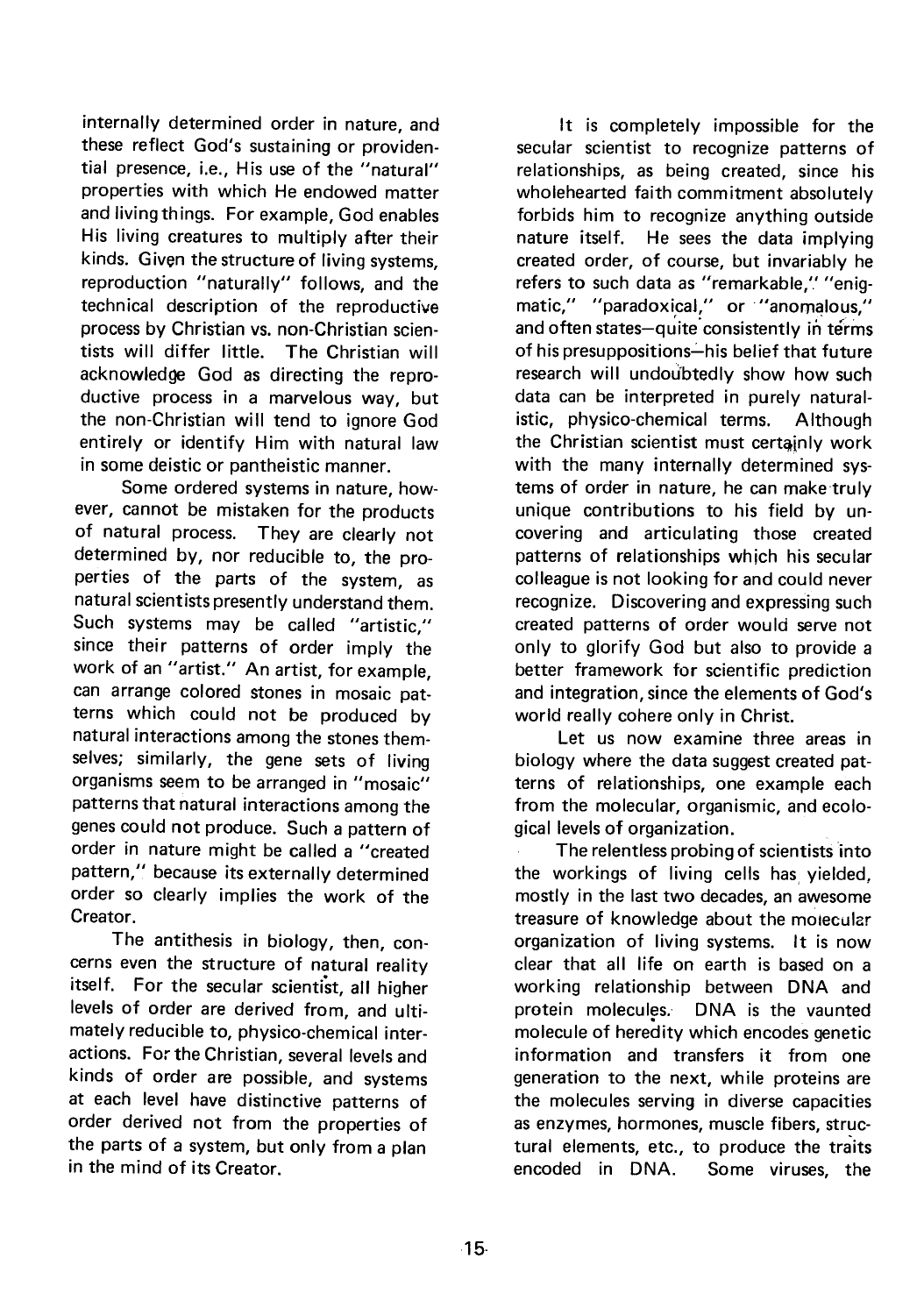develop naturally from the properties of simplest forms of life, consist of only the DNA and protein molecules.

What about this fundamental DNAprotein relationship? Is the pattern of relationship between these two molecules internally determined, a pattern that would the molecules as they interact over time? Or do we have here a created relationship, and externally determined system of order in which DNA and protein molecules are constrained to interact with properties derived from the system itself, rather than from (and even in spite of) the chemical properties of the molecules themselves? There are still many things about the DNAprotein relationship which we do not know, but the abundance of things which we do know suggests emphatically that we are dealing here with created order.

In the "translation" process by which DNA makes protein, a series of DNA bases are used to line up a series of protein amino acids. There are a variety of base-acid and other chemical relationships between DNA and proteins, but none of these natural reactions between DNA and protein ever occurs, except after death. The intricate activating enzymes that "impose" a truly logical, even "grammatical" relationship between DNA base triplets and highly variable amino acid R groups take advantage of not a single distinctive chemical relationship between the molecules involved. And it has been established that activating enzymes themselves cannot be produced by spontaneous chemical processes; and, further, that even if they could be so produced, they would be detrimental to life apart from a context of strict energy control and balance. (For additional fascinating details, ask our Biology 101 students.)

In short, the relationship between DNA and protein in living systems is somewhat like the relationship of parts in a television set. No laws of physics and chemistry are violated in the operation of a

ary, and that patterns of relationship follow branching genetic lines of descent with modification.

Increasing knowledge has made the position of the secular scientist more and more untenable. Studies of protein, for example, were supposed to reveal lines of descent more clearly than subjectively evaluated traits, but that expectation has been television set, but these laws and the properties of the metal, glass, etc. in the set are insufficient to account for its origin. The ordering of the parts in the TV set is clearly externally determined or "created," and it should be just as clear, upon examination, that the ordering of parts in living systems is externally determined or created.

When I offered this argument once in graduate school seminar, my molecular biology professor responded that we believe television sets are created because we can see the manufacturers and the repairmenimplying that her disbelief in the creation model of life's order was not due to dispute with the data but to her disbelief in the existence of a "Manufacturer" or "Repairman" outside the natural order. Even Christians are accustomed to contrasting "natural" with "man-made" or artificial objects. I am suggesting, however, that certain kinds of order and relationship in nature bear the stamp of "God-made" as clearly as some of our artifacts proclaim "man-made."

Data on the diversity of organisms inhabiting our planet suggest further that God made many kinds of life that were different from each other right from the beginning. Although we cannot equate "species" with "kind," since both are ambiguous terms, it seems clear from Scripture that much organic diversity is primary, and that taxonomic patterns of relationship are artistic or thematic expressions of the Creator's will. On the other hand, secular scientists in the past 150 years have largely come to believe that all diversity is second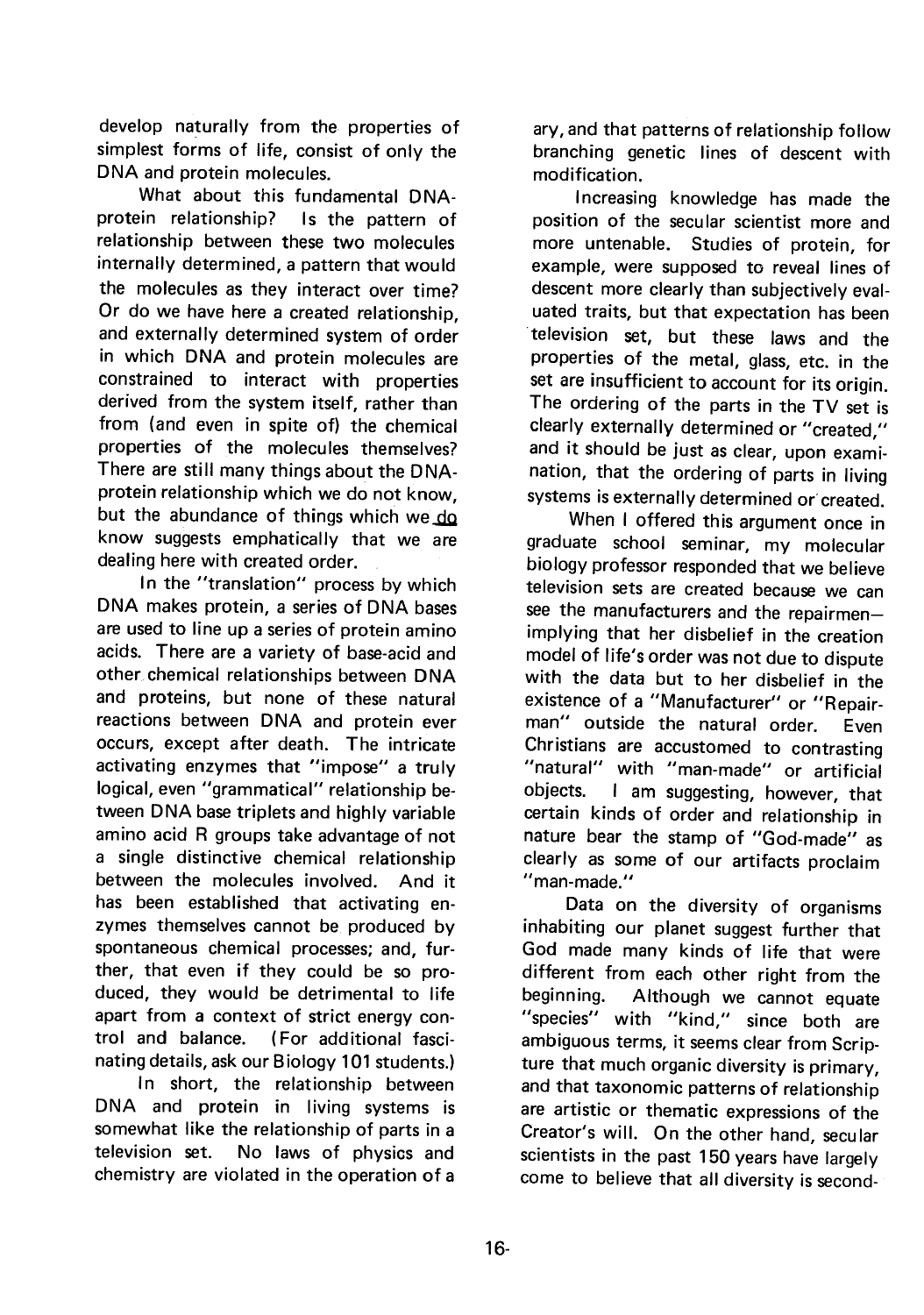frustrated. Hemoglobin, the oxygen-carrying pigment in red blood cells, occurs not only in man and other vertebrates, but also in some segmented worms and even bacteria. As secular scientists admit, we know too much about hemoglobin to believe it arose independently in such different stocks, and our knowledge of natural selection suggests that it should not have been lost from so many intermediate forms if it arose only once long ago.

Lack of intermediate forms in the fossil record, which was considered by Charles Darwin over 150 years ago as the "most serious objection which can be urged against the theory" he was proposing, is a problem even more acute today than in Darwin's time. Those characteristics which are found in both living and fossil forms (including even such proposed missing links as Archaeopteryx) are generally distributed in mosaic patterns and not in the branchinglines-of-descent patterns anticipated by the secular scientists. It may even be possible one day soon to develop a "Christian taxonomy" based upon the assumption that God made different organisms as unique combinations of elements from a finite and identifiable collection of gene sets, much as the vast numbers of diverse molecules are formed as unique combinations of a few atomic elements. Such a "Christian taxonomy" might prove as predictive and scientifically valuable as the classification scheme for the atomic elements.

On the ecological level, the most obvious difference between Christian and secular scientists involves the relationship of man to the rest of nature. Several leading secular scientists regard man's Biblical mandate to "have dominion" as the root cause of all our ecological woes. Indeed, secularists are inclined to deify "nature" and the "natural" and, somewhat paradoxically, to regard man as an intruder into and perverter of the natural order. These same

people, however, do not hesitate to block entrophication, the natural process that fills up most lakes with "muck," nor to put out forest and grass fires, both natural parts of several ecosystems, nor do they try to check blights and plagues that have played a large role in natural selection.

The Christian, although often regrettably lacking in understanding and practice, should recognize from the Biblical mandate that his task is to "dress and keep" .the earth. Since the Curse, his mandate also includes a healing aspect. Because of the Curse, occasioned by his sin, man cannot now equate "natural" with "good" nor accept natural law as normative; instead, he must work to set aright those aspects of the created order now set askew. In short, man cannot shirk his duty toward the rest of the created order, and he cannot be content merely to "let nature take its course." God united the earth, the plants, the animals, and man into a single interdependent system, each with a distinctive role. If man plays his role properly, nature should not be worse off, but better.

Now what does all this mean for us here at Dordt College? In one area, it means that you students have the right to demand several things of us as teachers. First, you may demand that we teachers re-study our science. I have been contrasting Christian with secular scientists, but in reality there are many Christians who are secular scientists, that is, Christian scientists whose beliefs about God and whose concepts of the created order have no particular effect on their science. Often, Christians have simply taken currently acceptable scientific theories and tried to re-interpret them or to harmonize them with Christian beliefs. We are tempted to think that the "created order" is simply the "natural order" with God behind it, and we fail to anticipate or to find those patterns of relationship and kinds of order that are possible only in a distinctively created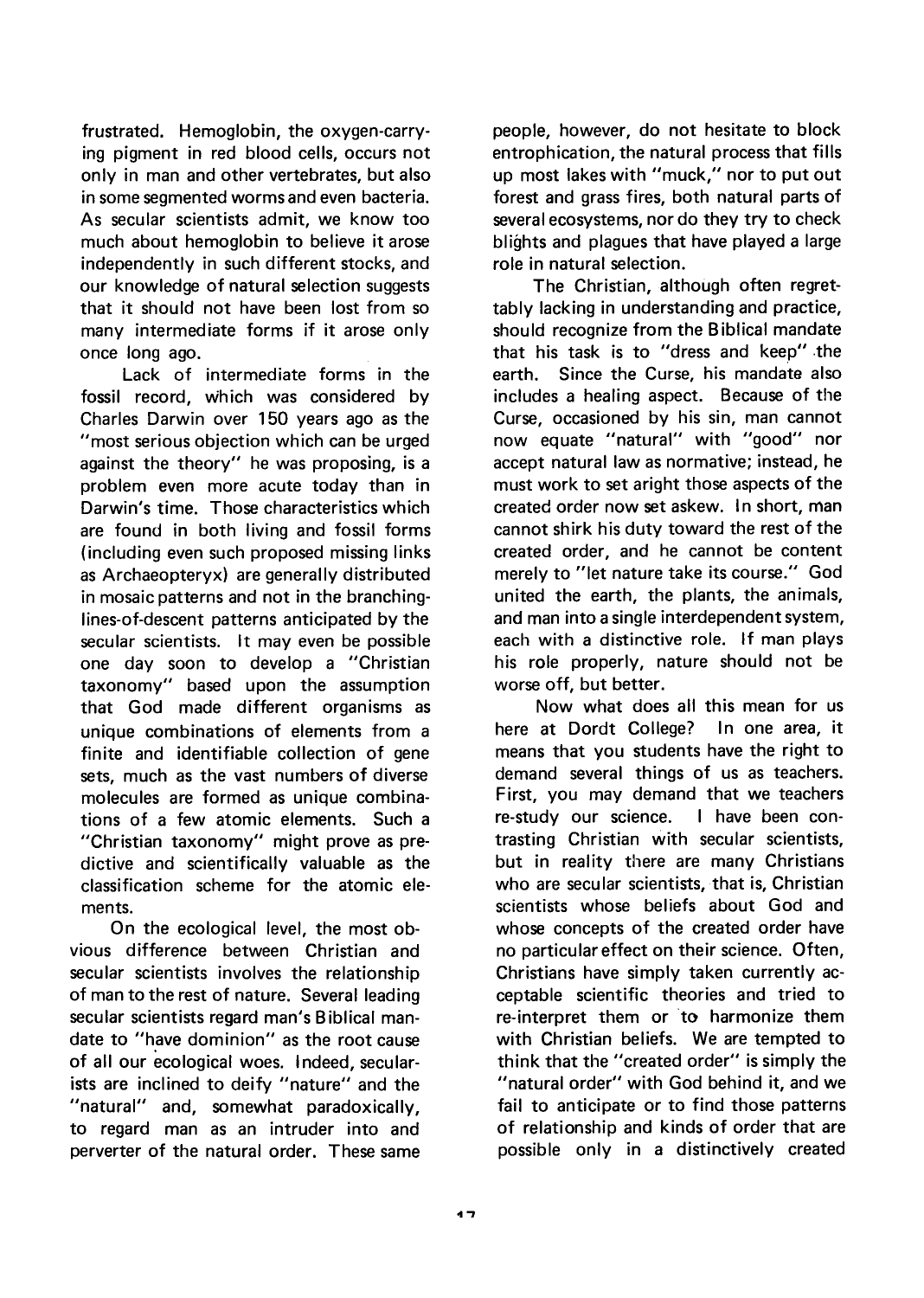system.

In this connection, I must admit that the synod report on "The Nature and Extent of Biblical Authority" worries me a bit. This report says that when science and Scripture appear to disagree, we must reinterpret either the science or the Scripture. Now who would disagree with that? But the problem is not so much in theory as in practice. When science and Scripture appear to conflict, it always seems so much easier to re-interpret the Scripture than the science, especially in these days when many scholars argue about the meaning of language in general and the meaning of the Scriptures as intended or understood by "pre-scientific" Jews and first-century Christians. In short, with the latitude of Scriptural interpretation currently tolerated, it takes far less effort for a scientist to speculate on the re-interpretation of Scripture than it takes for him to engage in the years of painstaking research required to re-interpret science. In practice, then, which is going to be re-interpreted more often?

You students should demand of us, in the second place, that we continually study the Scriptures, especially in relation to our science. Not, of course, in the sense that the Bible is a "textbook of science." God forbid. Have you read one of your textbooks lately? Or try reading one of your parents' textbooks, especially one on science. Twenty years makes one obsolete. Sometime a decade-or less. Nothing could be more derogatory than calling the Scriptures a textbook. Even myths have a more enduring character. The point I'm trying to make here is that textbooks, especially in natural science, deal with tentative and changeable theories and even with changes in what are regarded as "facts." Let me give you a personal example. In 1966 I wrote a programmed textbook on DNA. Last year the publisher asked me to prepare a revision. After looking through it, I

simply laid aside the first edition and started writing the second edition from scratch. That's how much our knowledge of DNA had grown in seven years. What we knew in 1966 was not all wrong, but it was so incomplete (and some was wrong) that some ideas and philosophic speculations based on the 1966 model would not be compatible with our present knowledge. Although science can certainly enrich our understanding of Scripture and correct some of our peripheral misconceptions about it, trying to use the tentative and tenuous conclusions of theoretic science to re-interpret the eternal truths of Scripture would be like trying to count the scales on a wriggling snake to check the accuracy of a meter stick. It is not science's certaintv that merits admiration. but its humble admission of uncertainty and its evercontinuina efforts at self-correction.

Furthermore, we must be more than careful if we try to set ourselves up as judges over what God's Word is permitted to say to us. Eve, for example, knew God's Word concerning a certain fruit tree very well, but then she began to speculate whether His Word should be taken literally, or whether, perhaps, it even applied to her in her new situation with her greater maturity. Then she observed that the "scientific" testimony of her senses as she examined the fruit conflicted with God's statement regarding its harmful nature. She decided, as so many of us do from time to time, to place more trust in her observational knowledge and in her reasoned conclusions than in the clear statements of God.

The Scriptures are by no means sufficient, of course, to guide all scientific inquiry. There are many areas of scientific interest, more in some sciences than others, about which the Scriptures are silent, But the Scriptures, in addition to providing a framework and motive for science, do provide several concepts and data reference